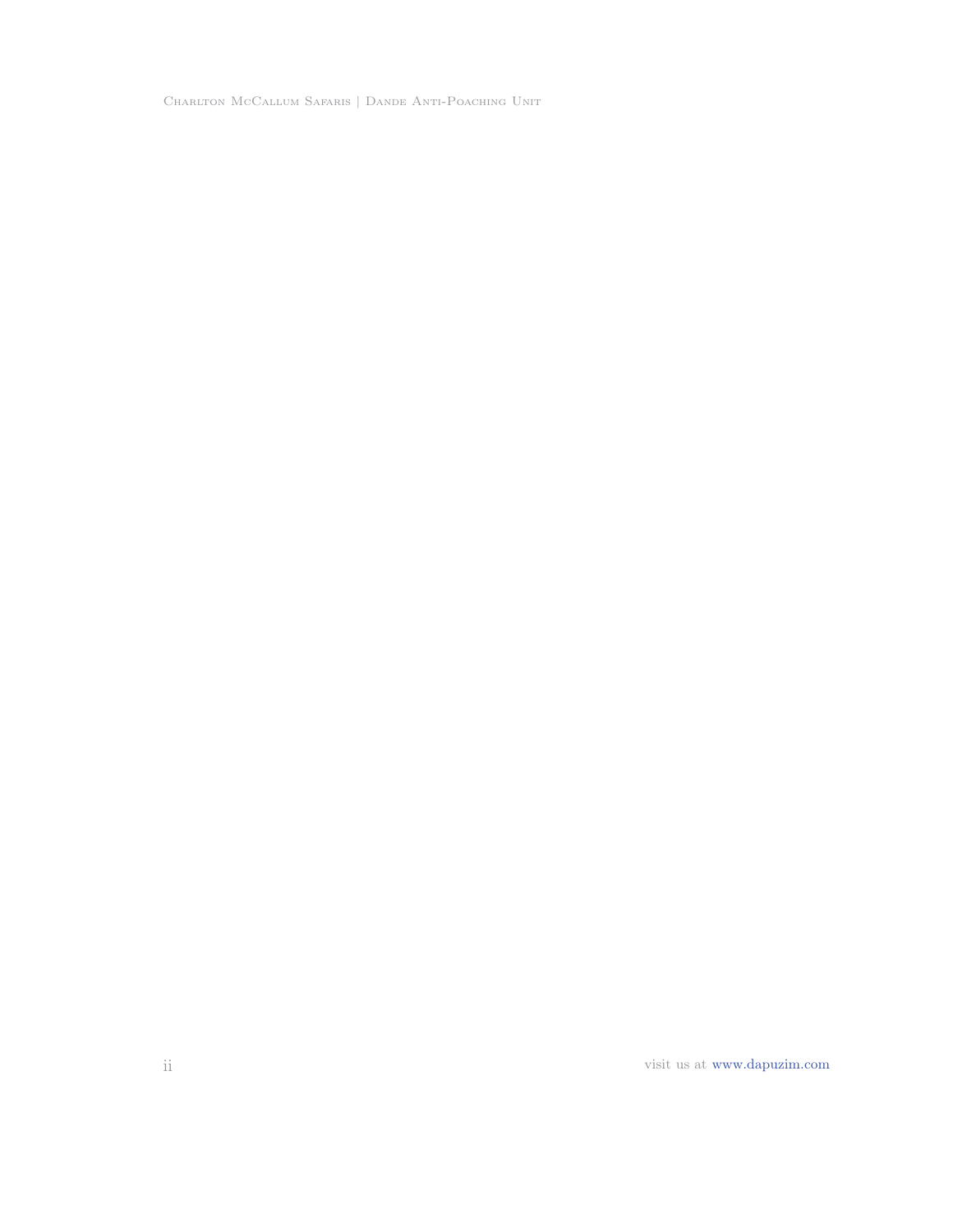## **WELCOME**

Dear Friends,

Thank you all so much for your support thus far. DAPU has gotten off to an excellent and most productive start in 2017! Poaching incidents are at an all-time low and continuing to decrease. Added to that the fantastic rains we've had, and the wildlife, especially the more sensitive species, are set for a fantastic year ahead.

In order to assess current standing, a clear record of successes (and failures) is important for establishing a baseline score. We have meticulously documented all of our support, deployments, wins, and losses – and here we share a summary with everyone who has so graciously and generously supported all of our efforts at protecting wildlife and wild places, both financially and in kind. As we grow from strength to strength, we look forward to your continued support.

With kind regards,

Myles E. McCallum James D. Charlton Charles Ndondo Harare, Zimbabwe  $28<sup>th</sup>$  April 2017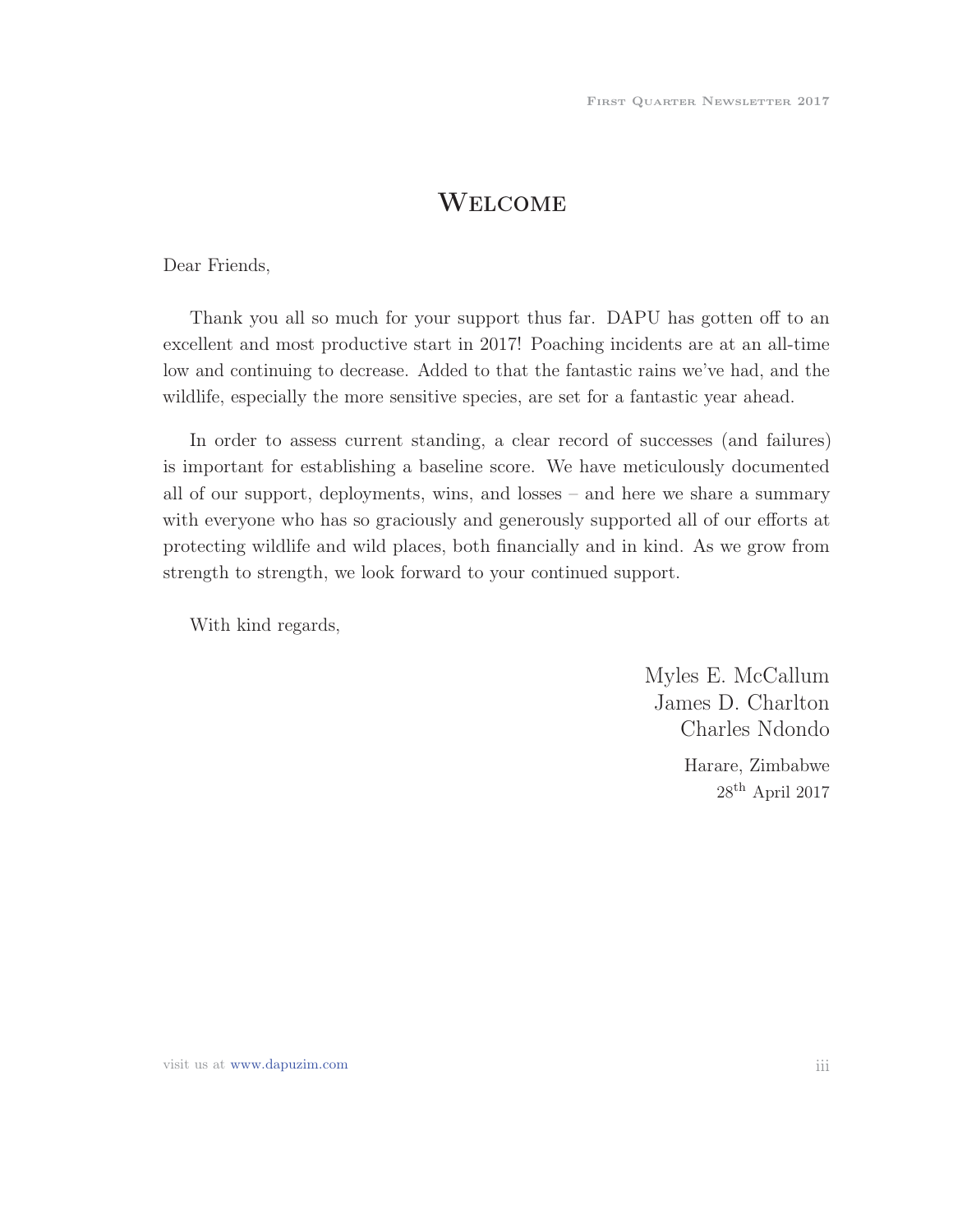## **CONTENTS**

|                | Welcome                                                           |           |                               | iii                     |  |  |  |
|----------------|-------------------------------------------------------------------|-----------|-------------------------------|-------------------------|--|--|--|
| 1              |                                                                   | Changes   |                               | $\mathbf{1}$            |  |  |  |
| $\overline{2}$ |                                                                   |           | Peter Stewart Fine Art        | $\mathbf{1}$            |  |  |  |
| 3              |                                                                   | The Rains |                               | $\mathbf{1}$            |  |  |  |
| $\overline{4}$ | <b>Snaring and General Poaching</b><br>$\mathbf{1}$               |           |                               |                         |  |  |  |
| $\overline{5}$ | <b>Annual First-Period Baseline Comparisons</b><br>$\overline{2}$ |           |                               |                         |  |  |  |
| 6              | <b>Annual First-Period Snare Removals</b><br>3                    |           |                               |                         |  |  |  |
| 7              |                                                                   |           | <b>Elephant Poaching</b>      | 3                       |  |  |  |
| 8              |                                                                   |           | <b>Problem Animal Control</b> | $\overline{\mathbf{4}}$ |  |  |  |
|                | 8.1                                                               |           |                               | $\overline{5}$          |  |  |  |
|                |                                                                   | 8.1.1     |                               | $\overline{5}$          |  |  |  |
|                |                                                                   | 8.1.2     |                               | $\overline{5}$          |  |  |  |
|                |                                                                   | 8.1.3     |                               | $\overline{5}$          |  |  |  |
|                |                                                                   | 8.1.4     | Crocodile                     | $\overline{5}$          |  |  |  |
|                |                                                                   | 8.1.5     | Hippopotamus                  | 6                       |  |  |  |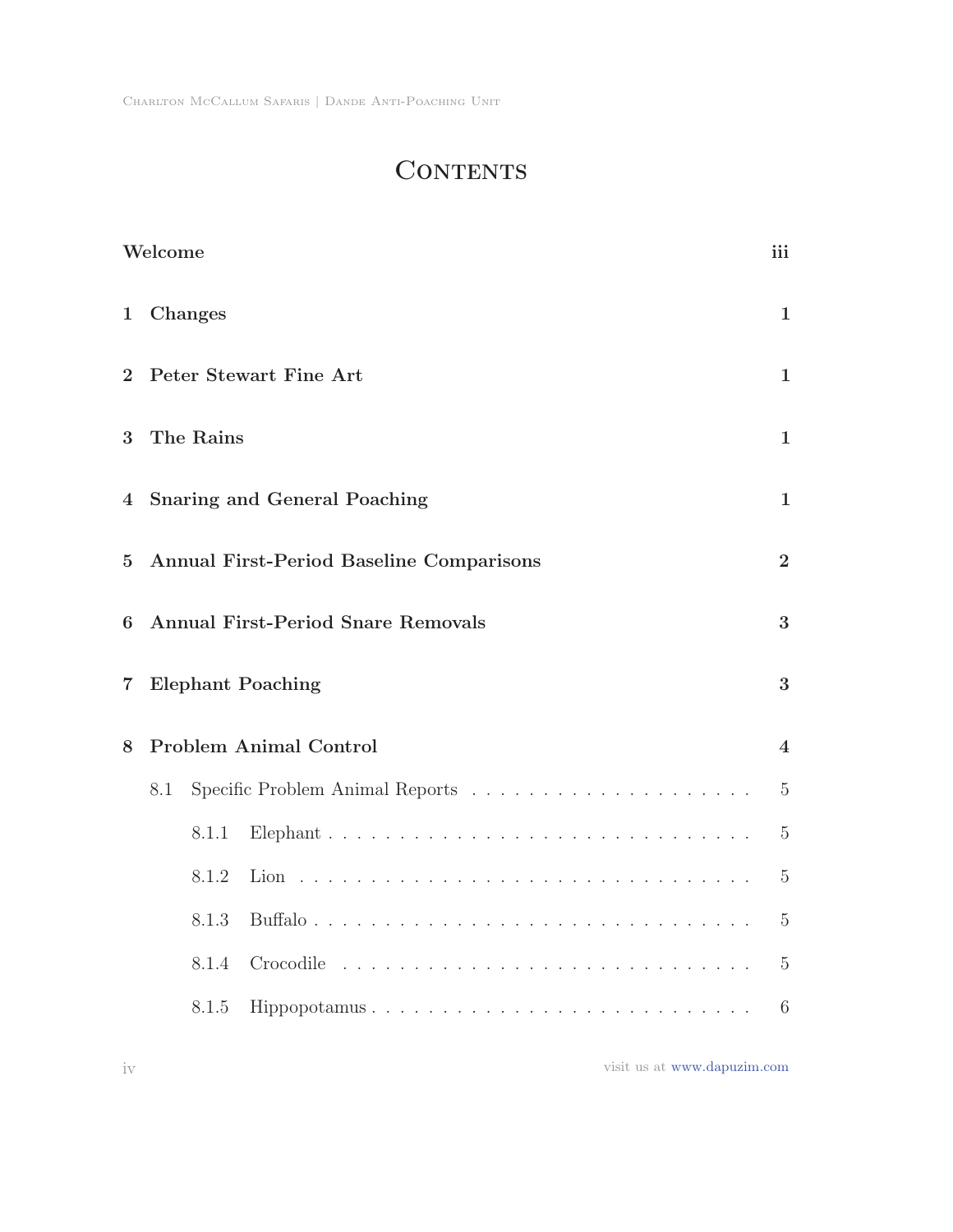| 8.2 |                                       |  |  |  |  |  |  |  |  |  |  |   |
|-----|---------------------------------------|--|--|--|--|--|--|--|--|--|--|---|
|     | 9 Netting on the Zambezi              |  |  |  |  |  |  |  |  |  |  | 6 |
|     | 10 Goals for Second Period of 2017    |  |  |  |  |  |  |  |  |  |  | 8 |
|     | 11 DAPU Income and Expenses 2017 (TD) |  |  |  |  |  |  |  |  |  |  |   |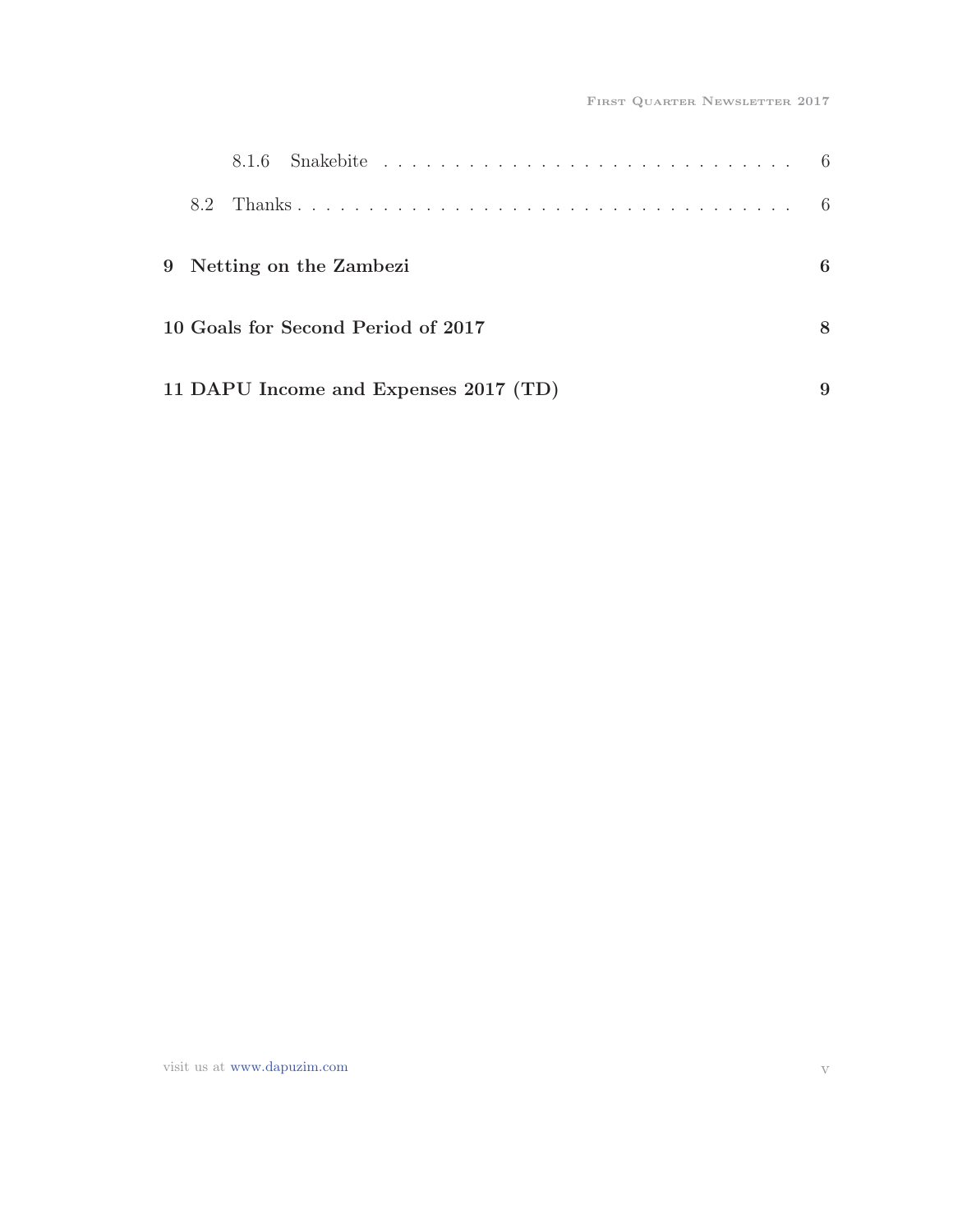## LIST OF FIGURES

| 3 Fish-Poacher Makoros and Bananna Boats 7 |  |
|--------------------------------------------|--|
|                                            |  |
|                                            |  |

## List of Tables

| $\mathbf{1}$ | Summary of anti-poaching successes first-period 2017 2   |  |
|--------------|----------------------------------------------------------|--|
|              | Summary of anti-poaching successes first-period 2016 2   |  |
|              | 3 Summary of anti-poaching successes first-period 2015 2 |  |
|              | 4 DAPU Income and Expenses 2017 First Period 9           |  |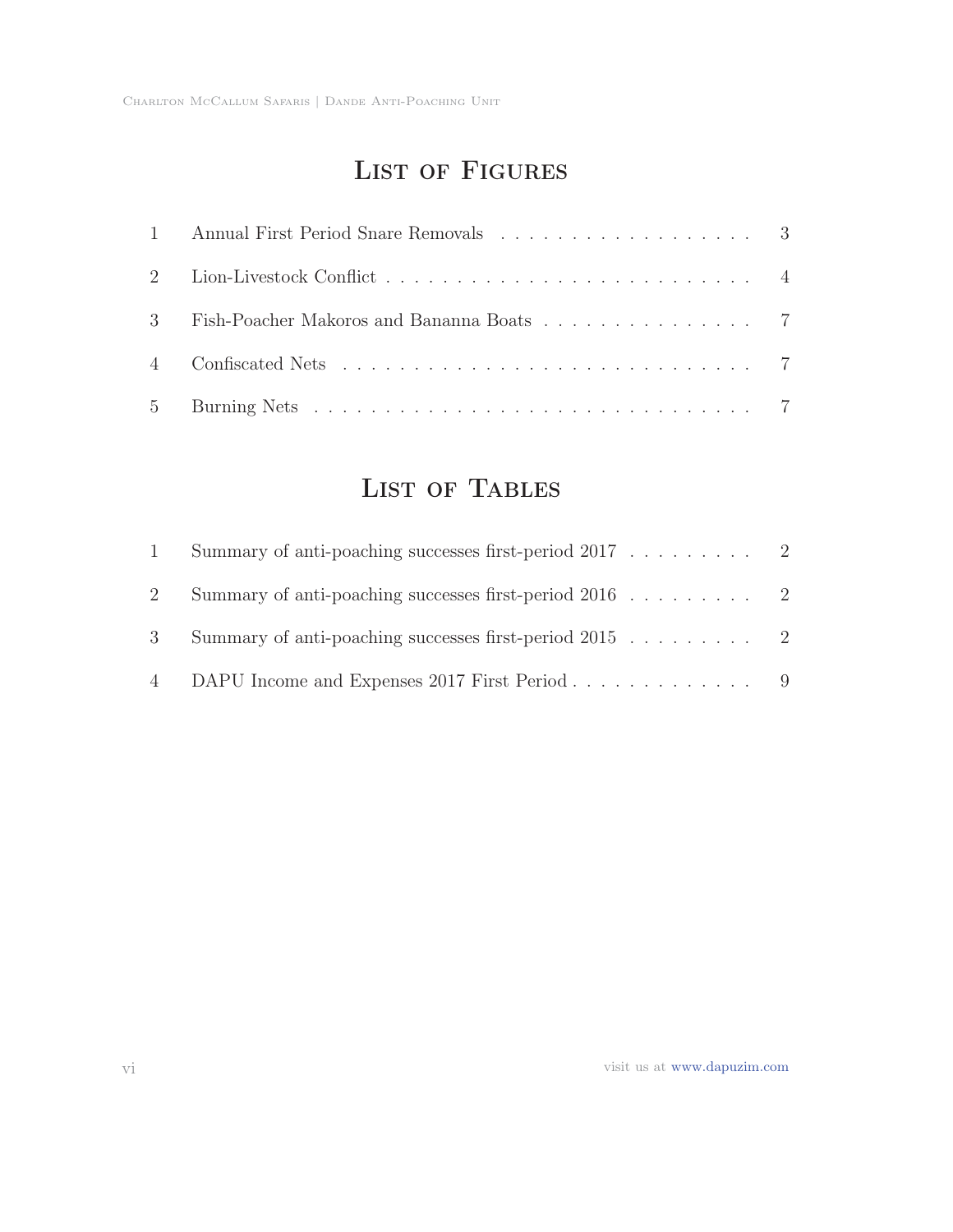### 1. Changes

We have further bolstered the troops with the inclusion of Peter Solomon. Peter has just finished high school and is beginning his 4-year apprenticeship to be a professional hunter (or guide). Much of his first year will be spent on patrol and attending to PAC – just like the junior rangers from yesteryear! We are excited to have another dynamic young guy checking up on and helping out the scouts.

## 2. Peter Stewart Fine Art

Well known artist Peter Stewart has created a "DAPU Collection" and Peter has very graciously undertaken to donate 40% of the proceeds of any of the works in the collection to DAPU: http://cmsafaris.com/dapu/DAPU-COLLECTION-2017.pdf

## 3. The Rains

As we're sure most of you are aware, the 2017 rainy season has been incredible! This has bought about some challenges such as mobility and keeping dry, BUT one of the biggest bonuses has been a drastic decline in poaching activity – it seems everyone is hard at work tending their fields.

## 4. Snaring and General Poaching

January, February, March and April of 2017 has been much, much quieter than the same period of 2015 and 2016. In terms of snares picked up and meat poachers arrested the yield is drastically reduced. Whilst we would love to give all the credit to DAPU, the huge rains have made poaching more challenging and there is a bumper harvest to look forward too! Good news all around!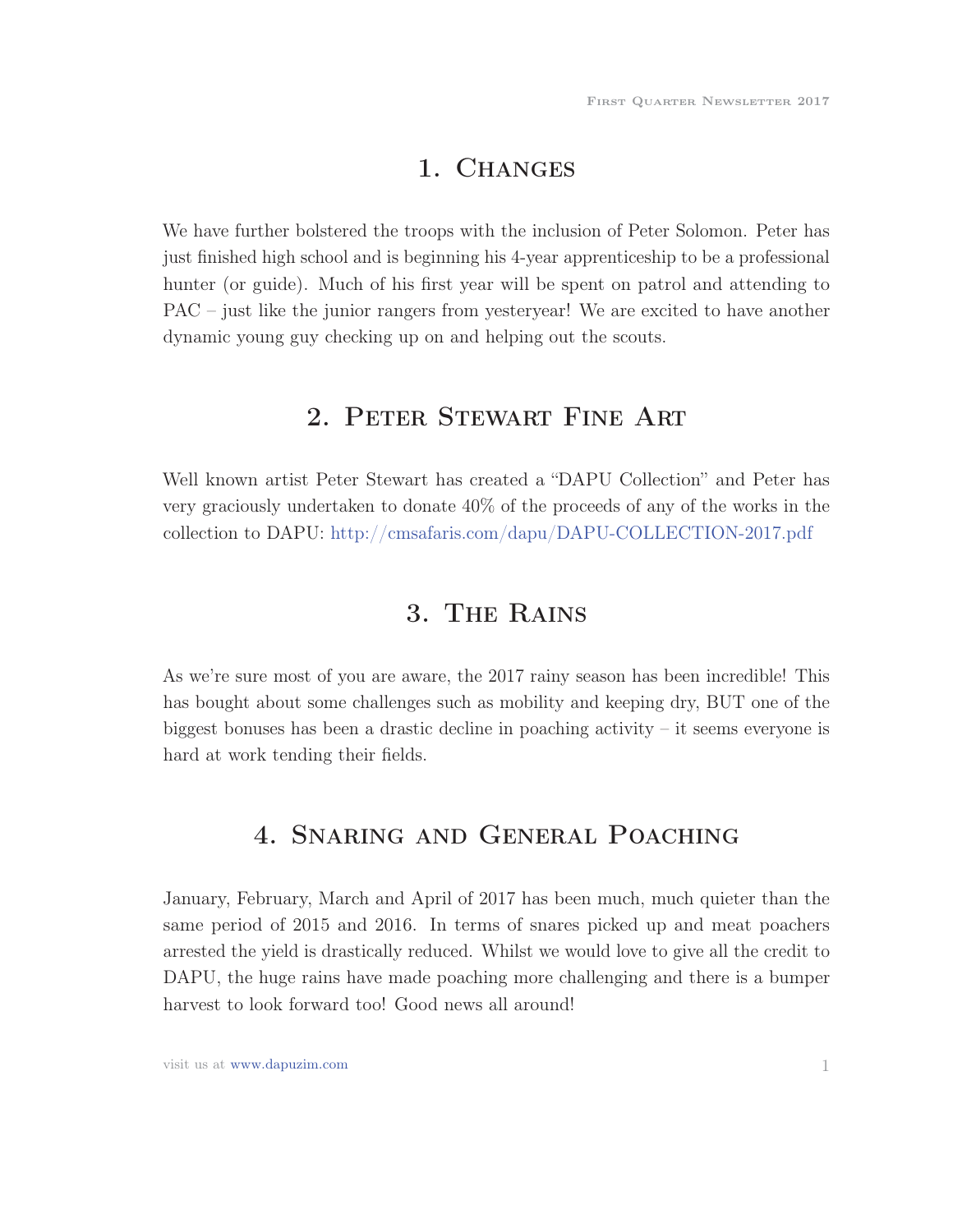## 5. Annual First-Period Baseline Comparisons

| <b>MONTH</b> | $No.$ OF      | <b>Dogs</b> | MEAT POACHERS ELEPHANT |                 | <b>WEAPONS</b>   | <b>REWARDS</b>     |
|--------------|---------------|-------------|------------------------|-----------------|------------------|--------------------|
|              | <b>SNARES</b> | <b>SHOT</b> | <b>CONVICTED</b>       | <b>POACHERS</b> | <b>RETRIEVED</b> | PAID               |
| January      |               |             | 3                      |                 |                  | US\$ 784.00        |
| February     |               |             |                        |                 |                  | <b>US\$ 150.00</b> |
| March        |               |             |                        |                 |                  | US\$ 19.00         |
| April        | 103           |             | $\mathbf{0}$           |                 |                  | <b>US\$ 133.00</b> |
| Total        | 181           |             | 4                      |                 |                  | US\$ 1,086.00      |

#### Table 1: Summary of anti-poaching successes first-period 2017

Table 2: Summary of anti-poaching successes first-period 2016

| $No.$ OF      | <b>Dogs</b> |                  |                 | <b>WEAPONS</b>         | <b>REWARDS</b>     |
|---------------|-------------|------------------|-----------------|------------------------|--------------------|
| <b>SNARES</b> | <b>SHOT</b> | <b>CONVICTED</b> | <b>POACHERS</b> | <b>RETRIEVED</b>       | <b>PAID</b>        |
| 300           |             | 3                |                 |                        | <b>US\$ 821.00</b> |
| 208           |             |                  | 2               |                        | US\$ 978.00        |
| 95            |             |                  |                 |                        | US\$ 97.00         |
| 137           |             |                  |                 | 2                      | <b>US\$ 321.00</b> |
| 740           |             |                  |                 |                        | US\$ 2,217.00      |
|               |             |                  |                 | MEAT POACHERS ELEPHANT |                    |

Table 3: Summary of anti-poaching successes first-period 2015

| <b>MONTH</b> | $No.$ OF      | <b>Dogs</b>      | MEAT POACHERS ELEPHANT |                 | <b>WEAPONS</b>   | <b>REWARDS</b>       |
|--------------|---------------|------------------|------------------------|-----------------|------------------|----------------------|
|              | <b>SNARES</b> | <b>SHOT</b>      | <b>CONVICTED</b>       | <b>POACHERS</b> | <b>RETRIEVED</b> | <b>PAID</b>          |
| January      | 309           | $\cup$           | 5                      |                 |                  | US\$ 1,518.00        |
| February     | 454           | $\left( \right)$ |                        |                 |                  | <b>US\$ 908.00</b>   |
| March        | 168           |                  |                        |                 | $\mathbf{0}$     | US\$ 336.00          |
| April        | 210           |                  |                        |                 | $\Omega$         | US\$ 420.00          |
| Total        | 1141          | ച                | 7                      |                 |                  | <b>US\$ 3,182.00</b> |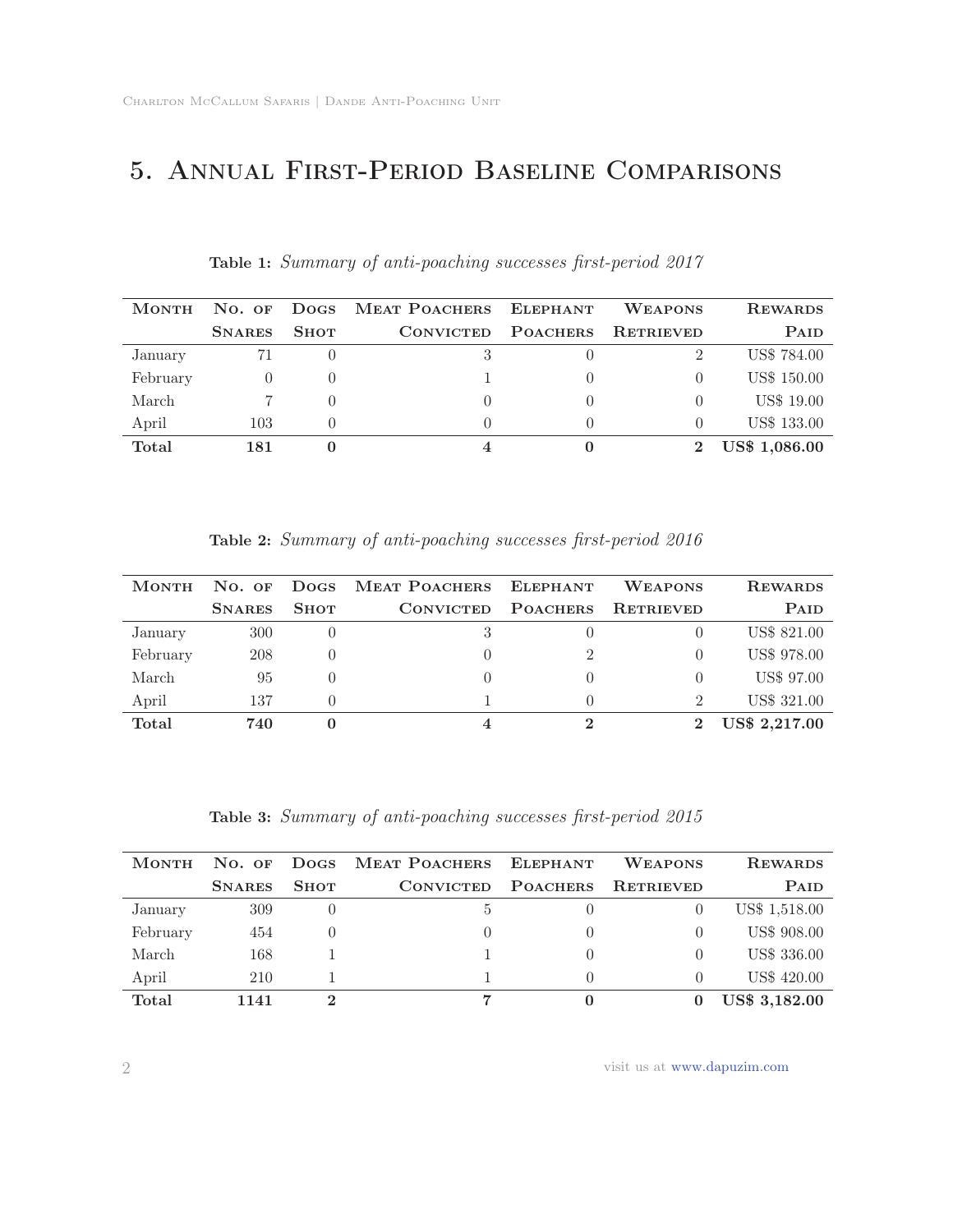

## 6. Annual First-Period Snare Removals

Figure 1: Baseline comparisons of the annual first-period snare removal success

## 7. Elephant Poaching

To our knowledge there has so far been no elephant poaching in 2017. However, Peter, whilst out on road fixing duties, heard 13 shots in the "Five Ways" area. A combined DAPU and National Parks call sign was deployed there for 7 days and were unable to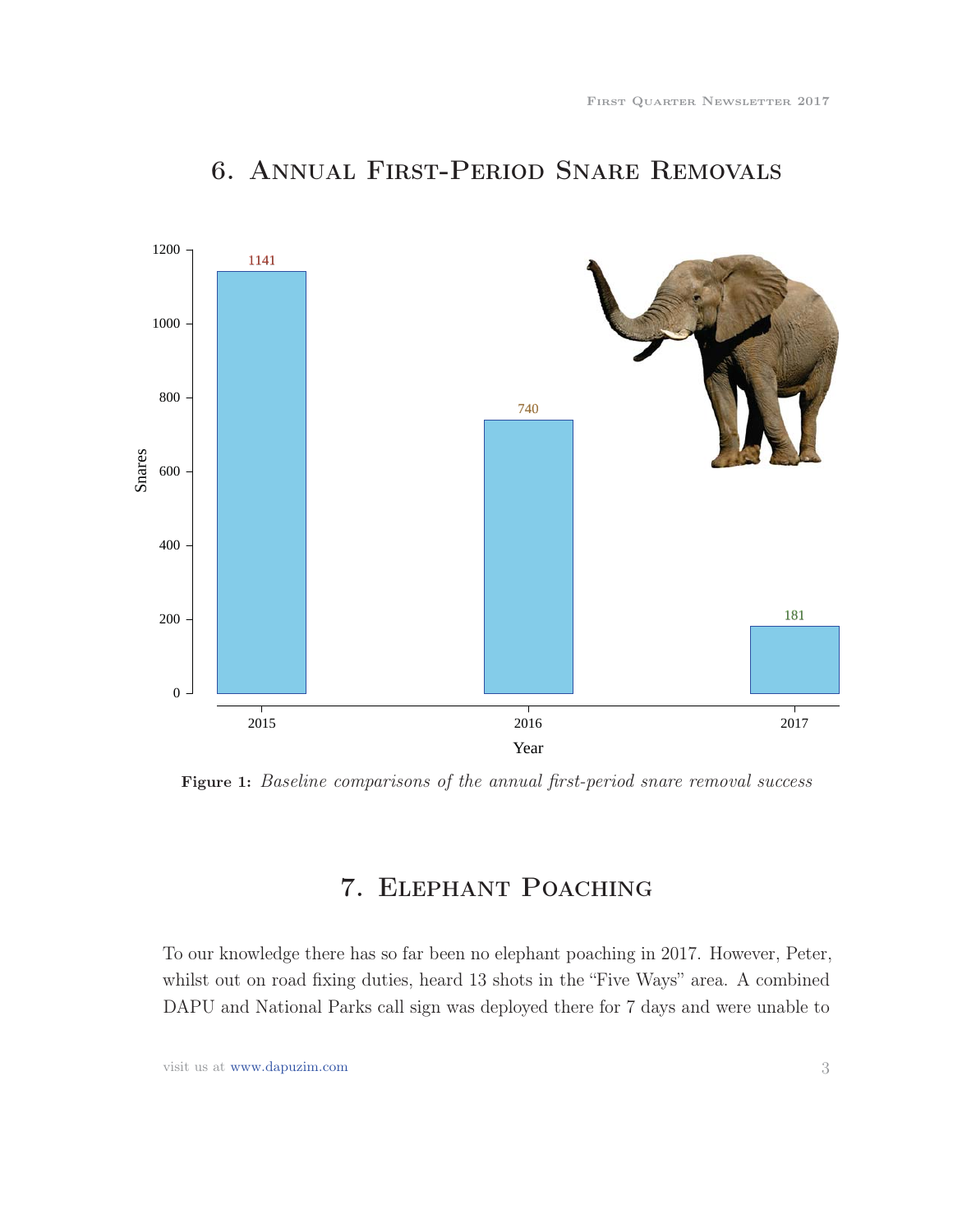locate a carcass – and neither did they hear any more shots. Flying for Wildlife also kindly did 3 hours of flying in the area – and also came home empty handed. Almost certainly we will find a carcass or two when things dry out and visibility improves.

## 8. Problem Animal Control

Duties for DAPU scouts also include attending to Problem Animal Control (PAC) reports. During the wet season (January to end of April) we base all the scouts in their home wards on full time PAC duties. The logic being that they will work harder minding their own crops that those of other folk.



Figure 2: Lion-Livestock Conflict: two lionesses and one of 14 cattle killed in 15 days

Bongi, Muno and Alfa have had almost no sleep now for three months as they spend all night every night alongside their scouts chasing animals out of fields.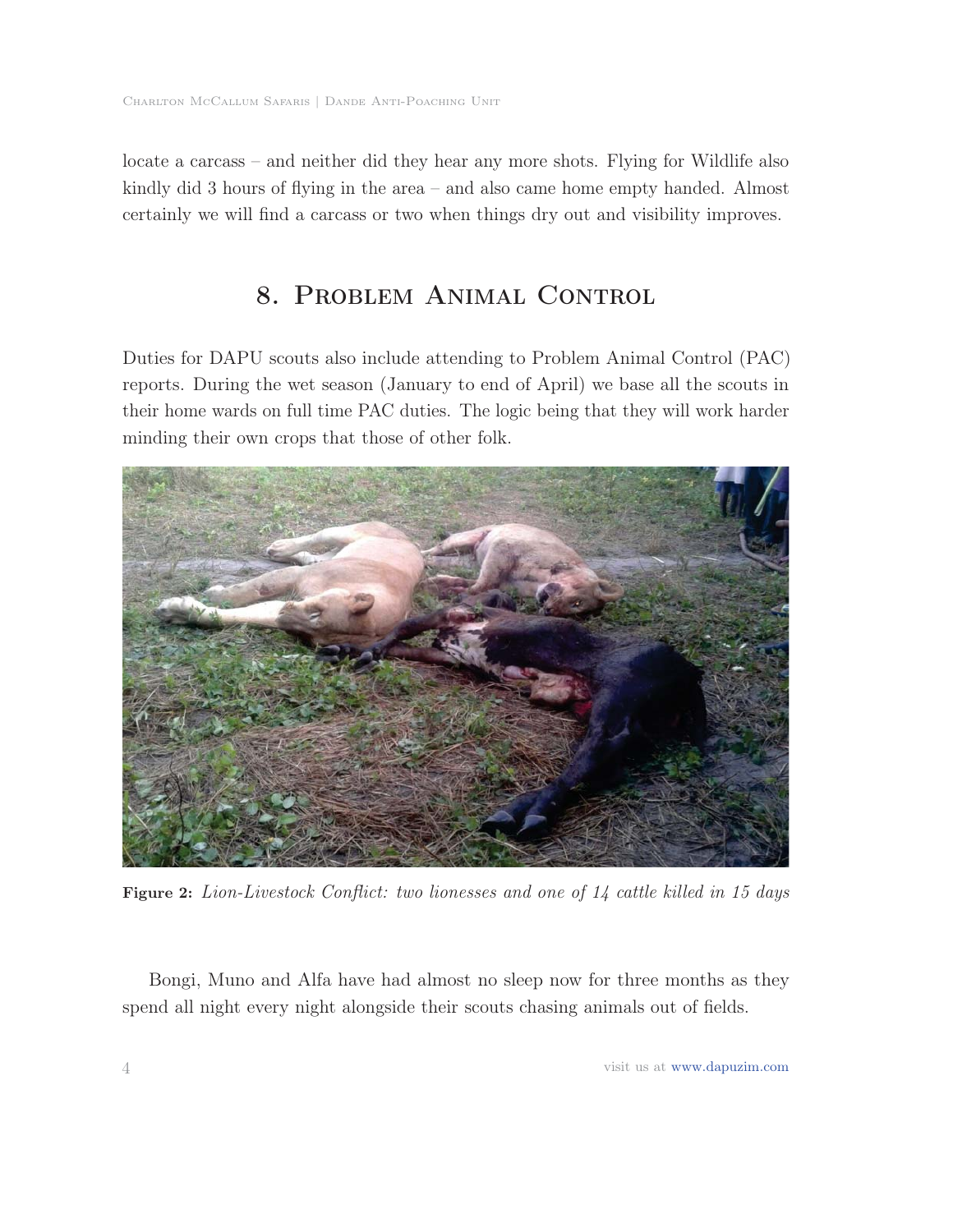Whilst the general poaching level has been low, the PAC tempo has been VERY high indeed. Bumper harvests have meant major human and wildlife conflict. We have not yet devised a way of recording the PAC problems.

#### 8.1 Specific Problem Animal Reports

#### 8.1.1 Elephant

Two young elephant bulls have been shot – one at Pedza villages and the second in Ward 11 (Masoka). Both bulls were undeterred by repeated attempts to convince them to move on and became thoroughly dangerous and addicted to corn and watermelons. Luckily the other culprits in those areas took heed.

#### 8.1.2 Lion

Two lionesses were shot in the east after killing 14 cattle, one pig and two goats in a 15-day time span. There were seven lions in the pride and unfortunately the remaining five are continuing to kill livestock.

#### 8.1.3 Buffalo

Major problems with big herds of buff in ward 1 and Pedza villages, and Ward 11 helping with the harvest. None have been shot.

#### 8.1.4 Crocodile

One young girl was killed and eaten at Mushumbi Pools – one big croc was shot.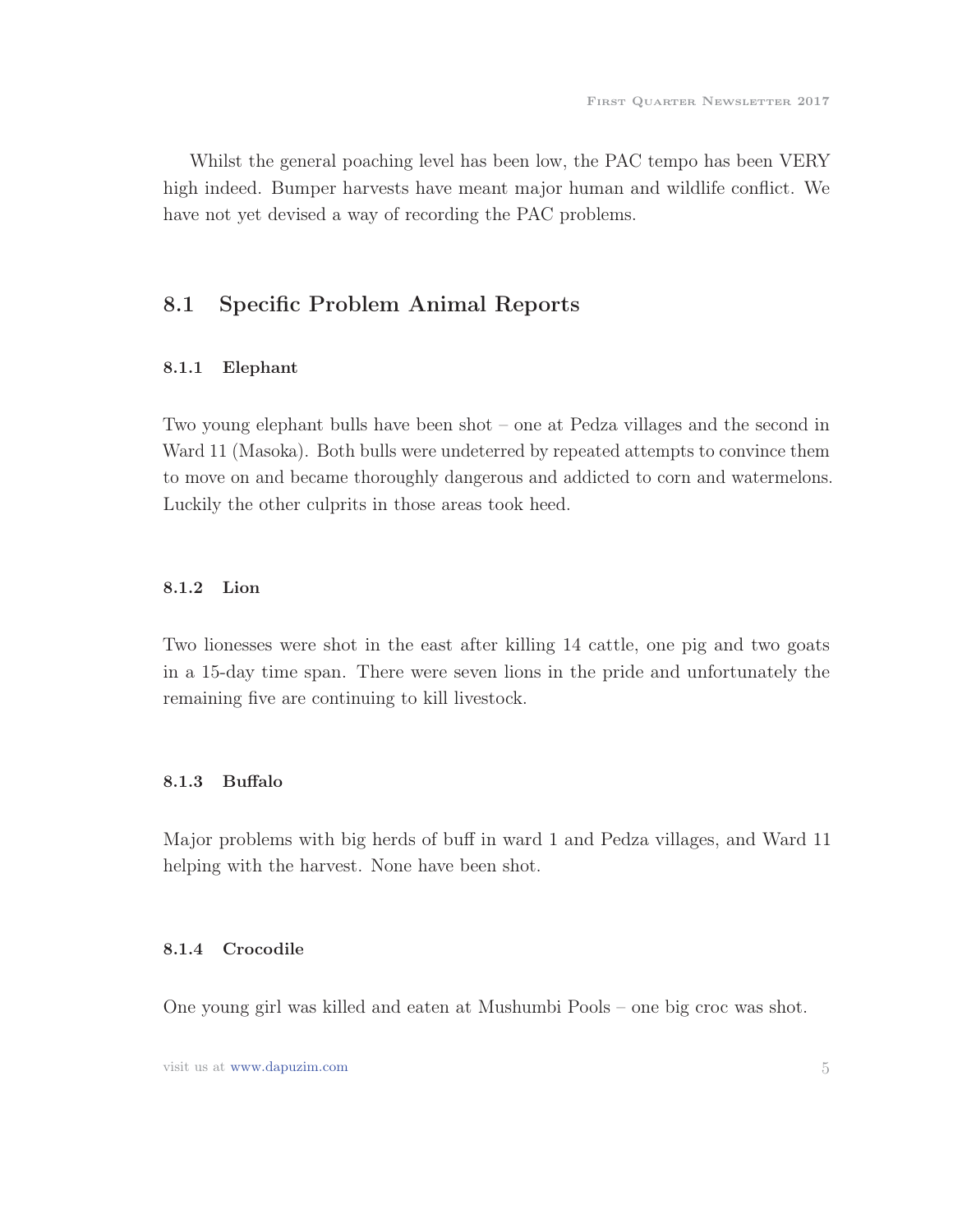#### 8.1.5 Hippopotamus

One hippo was shot in the east – he totally destroyed a corn field and then the house of the owner – with the owner in it. One lady and one child were hospitalized after his rampage. A second hippo was shot in the fields in Kanyemba.

#### 8.1.6 Snakebite

Nothing to report yet. A vital component of functional ecosystems, snakes are cogs in the ecological machine. Anthropogenic ignorance and fear is their greatest threat, and in fact neither do anything to prevent accidents. Maybe paradoxically, persecuting snakes actually leads to increased incidents of snakebite. CMS and DAPU are therefore committed to the safe removal and release of these incredible animals, far away from human activity – all that is required is a hook-stick, a bucket, and some understanding and appreciation.

#### 8.2 Thanks

Thanks to SCI and our valued clients, the scouts all have good quality waterproof tents, new uniforms and almost all the kit that they need to do their jobs safely and comfortably. The only urgent outstanding piece of "kit" is boots – and those we are hopeful will be coming from the USA soon.

### 9. NETTING ON THE ZAMBEZI

DAPU will continue to contribute to efforts to eliminate all illegal fishing in a 50 km stretch of the Zambezi River. To date in 2017 Parks have impounded 5 banana boats, 4 makoros, and burnt 3.8 km of netting. We estimate that 85% of all illegal netting has been stopped.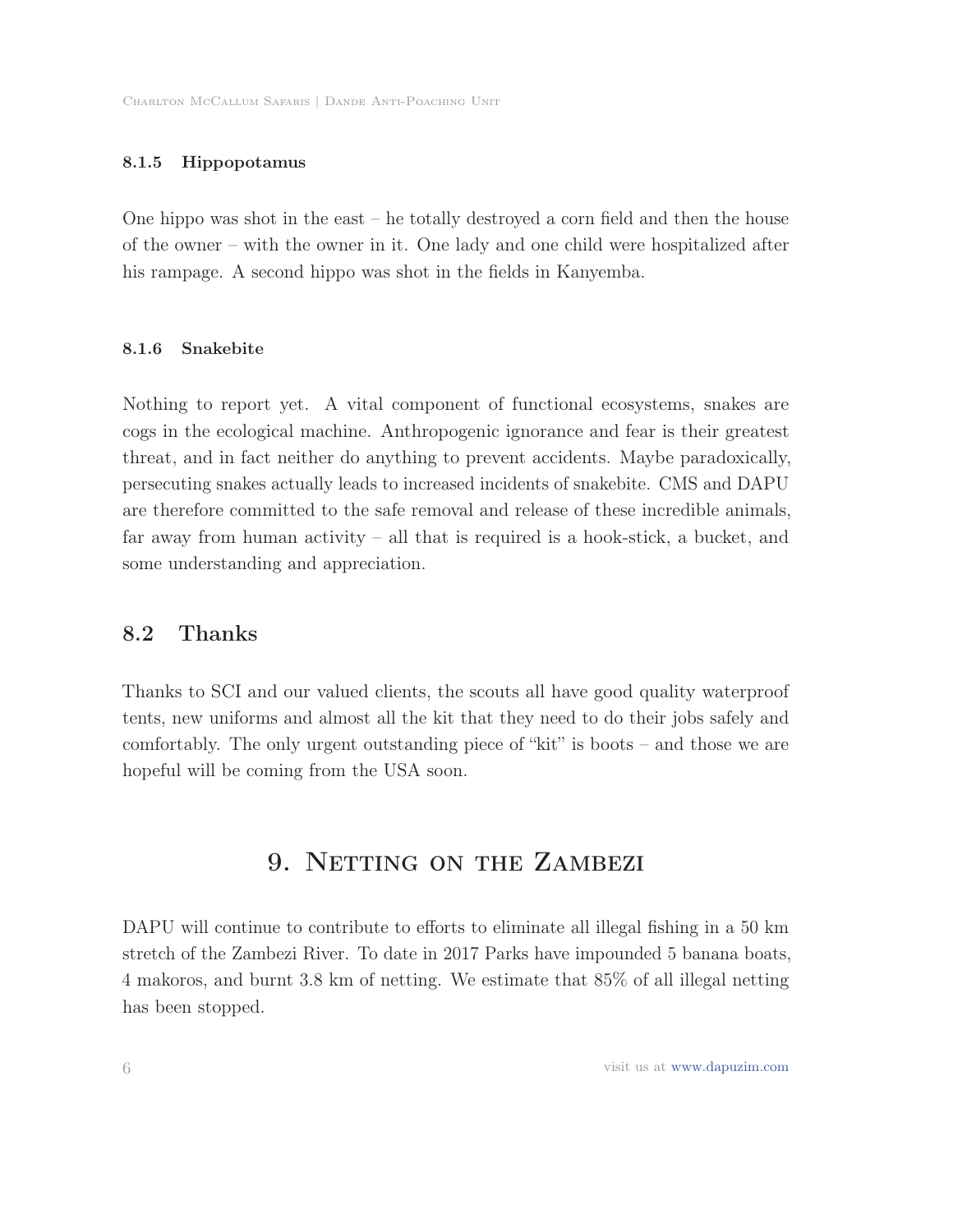

Figure 3: Fish-Poacher Makoros and Bananna Boats



Figure 4: *Confiscated nets* Figure 5: *Burning*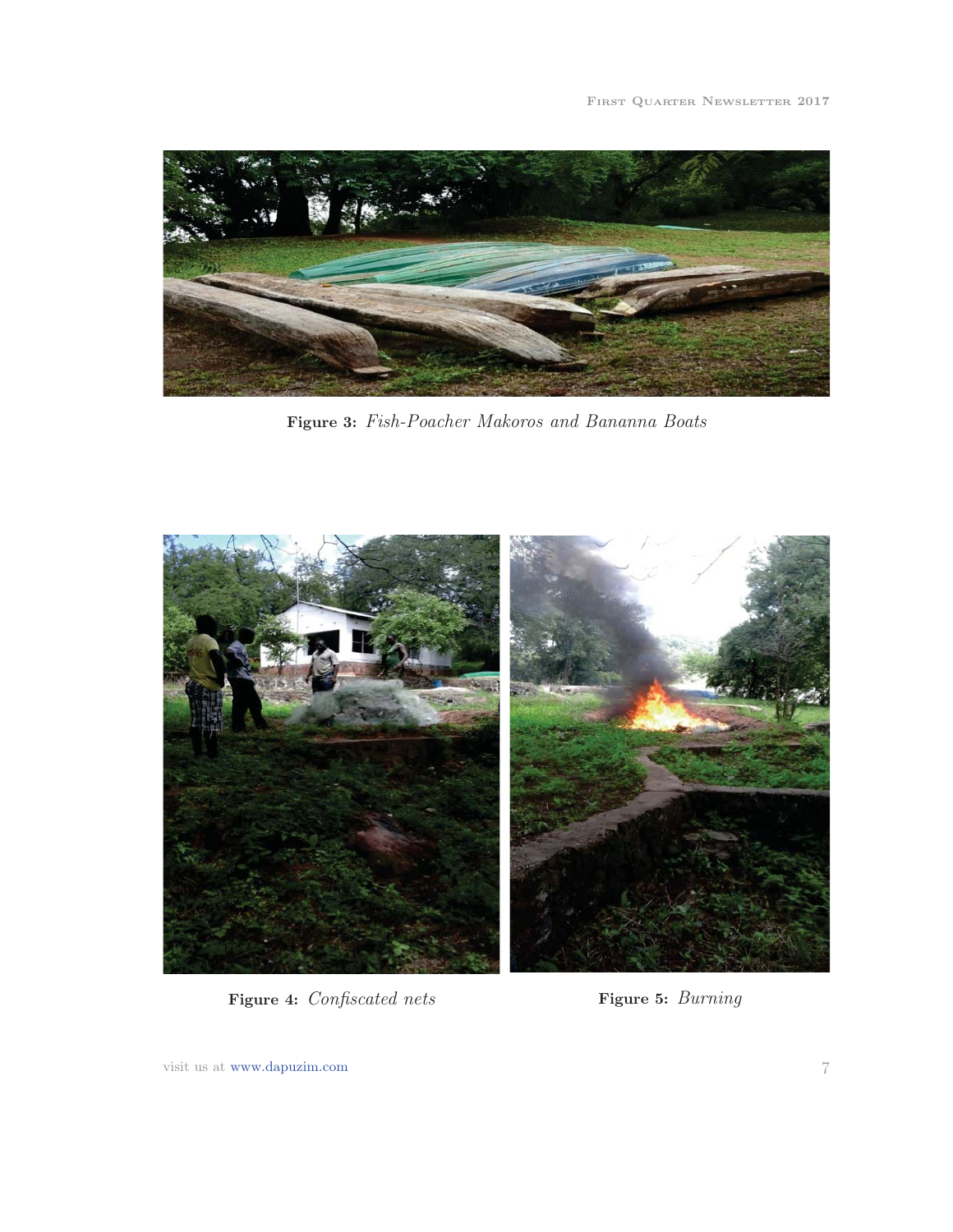## 10. Goals for Second Period of 2017

- 1. Continue with anti-poaching patrols
- 2. Early burning will start in May as soon as it is dry enough
- 3. Repair firearms where possible or replace
- 4. New boots (on the way)
- 5. New uniforms paid for not delivered
- 6. If possible trade in one of the older DAPU vehicles for a newer one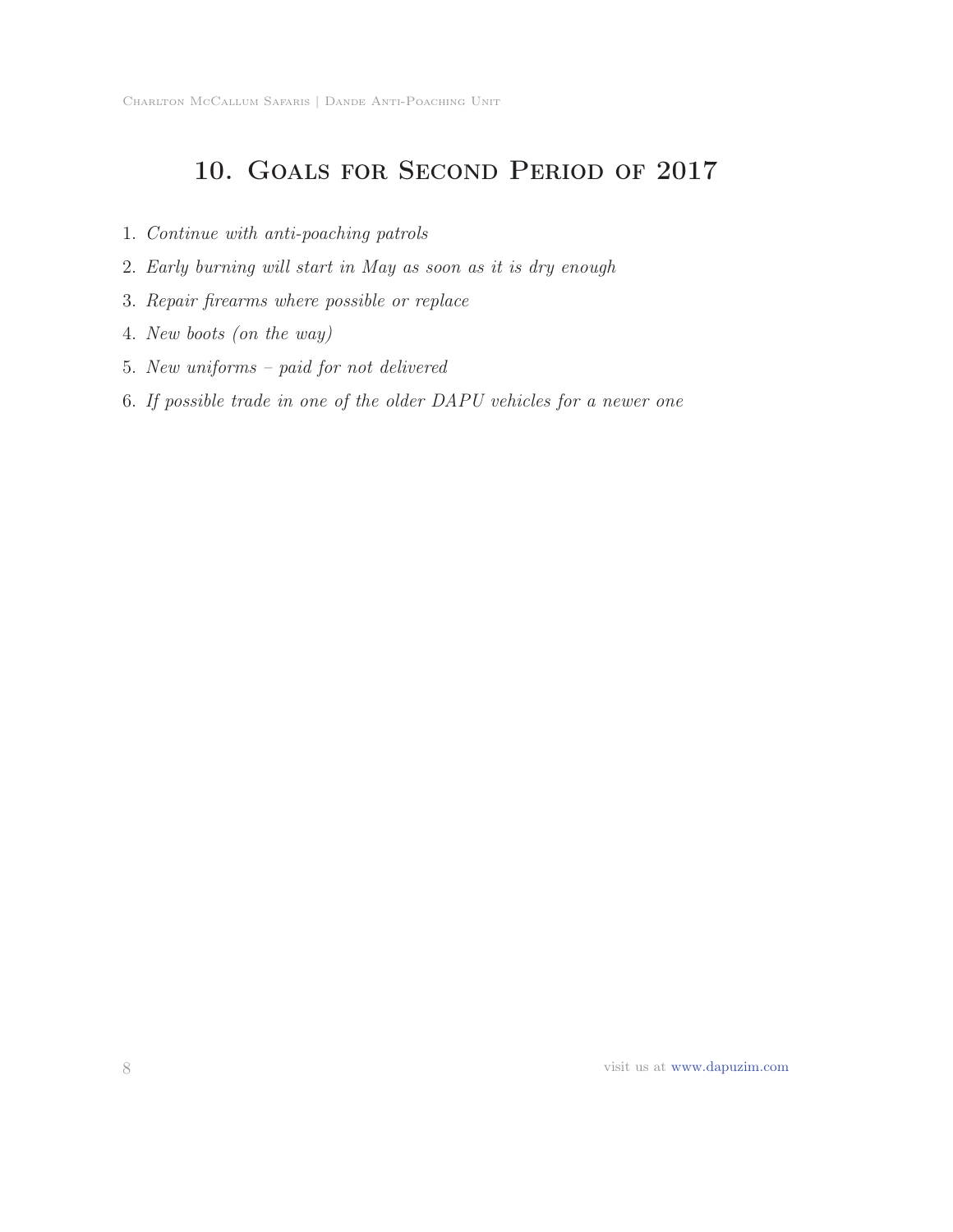# 11. DAPU Income and Expenses 2017 (TD)

| <b>INCOME</b>                    |           |  |
|----------------------------------|-----------|--|
|                                  |           |  |
| Burton Foundation                | 2,000.00  |  |
| Community Foundation (OK)        | 2,000.00  |  |
| Morning Charitable Trust         | 500.00    |  |
| Clients and Individual donations | 8,600.00  |  |
| Subtotal (US\$)                  | 13,100.00 |  |
|                                  |           |  |
| Charlton McCallum Safaris        | 8,498.00  |  |
| TOTAL INCOME (US\$)              | 21,598.00 |  |
|                                  |           |  |
|                                  |           |  |
| <b>EXPENSES</b>                  |           |  |
|                                  |           |  |

## Table 4: DAPU Income and Expenses 2017 First Period

|                                | Scouts | Mngmt | Rations | Rewards | <b>TOTAL</b> |
|--------------------------------|--------|-------|---------|---------|--------------|
| January                        | 1,100  | 1,605 | 770     | 784     | 4,259        |
| February                       | 1,100  | 1,605 | 770     | 150     | 3,625        |
| March                          | 1,100  | 1,605 | 770     | 19      | 3,494        |
| April                          | 1,100  | 1,605 | 770     | 133     | 3,608        |
| TOTAL (US\$)                   | 4,400  | 6,420 | 3,080   | 1,086   | 14,986       |
| 2. Equipment Expenses          | 2016   |       |         |         |              |
|                                |        |       |         |         | <b>TOTAL</b> |
| TOTAL (US\$)                   |        |       |         |         | 0.00         |
| 3. Vehicles $(2)$              |        |       |         |         | <b>TOTAL</b> |
| AAX 9832 [6118km x \$0.5 x km] |        |       |         |         | 3,059        |
| ABX 7074 [7106km x \$0.5 x km] |        |       |         |         | 3,553        |
| TOTAL (US\$)                   |        |       |         |         | 6,612        |

## 1. Wages, Rewards, Rations

| TOTAL EXPENSES (US\$) |                 | 21,598.00 |
|-----------------------|-----------------|-----------|
| TOTAL INCOME (US\$)   | $21{,}598{,}00$ |           |
| SHORTFALL (US\$)      |                 | 0.00      |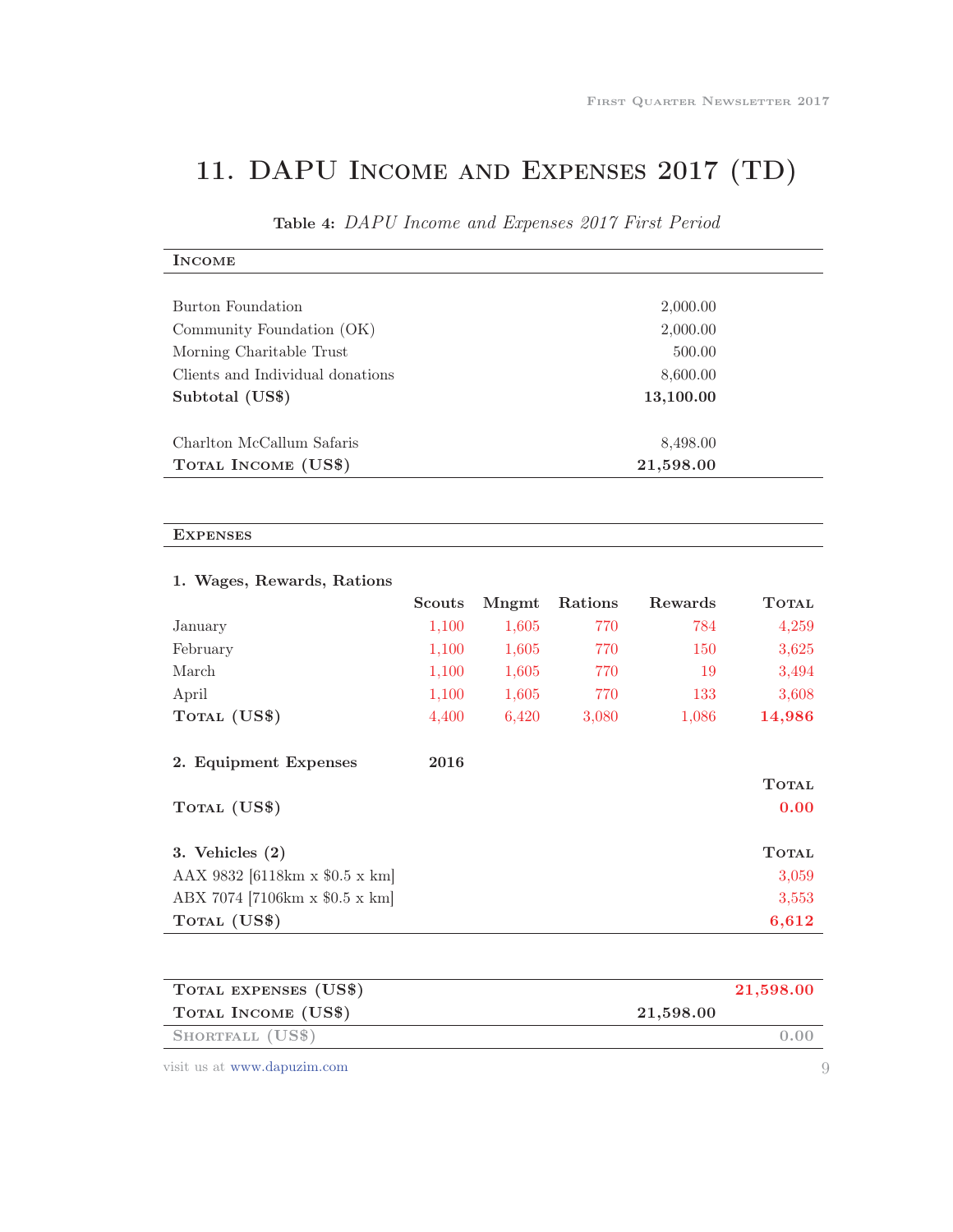

### *With thanks, the wildlife and the Dande Anti-Poaching Unit*

| Myles E. McCallum (hunting@cmsafaris.com $+263\,772\,136\,412$ ) |  |
|------------------------------------------------------------------|--|
| James D. Charlton (hunting@cmsafaris.com $+263\,772\,136\,413$ ) |  |
| Charles Ndondo (charles@afropride.com $+263\,772\,416\,408$ )    |  |